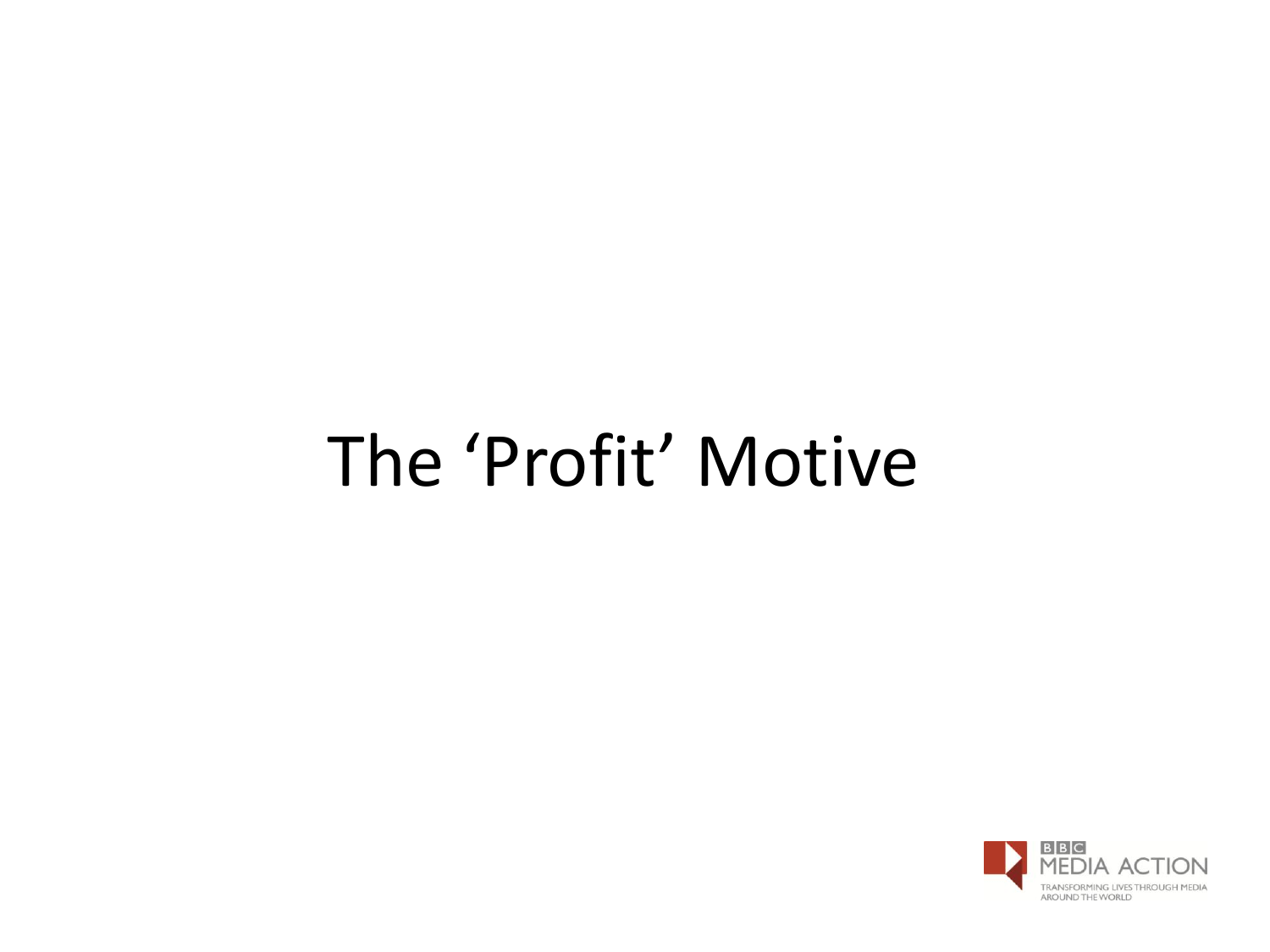## Focus Behavior

## Spacing births

- Behavioral objective: Get families of 0 and 1 parity to adopt family planning methods in order to ensure at least 3 years spacing between children
- Rationale:
	- $-$  High TFR  $(3.9)$
	- Short birth intervals (12% births within 18 months; 29% births within 24 months; 63% births within 36 months)
	- Among lowest CPR (34%); high unmet need (23%)
	- Government of Bihar priority area
	- Overlap with Ananya focus

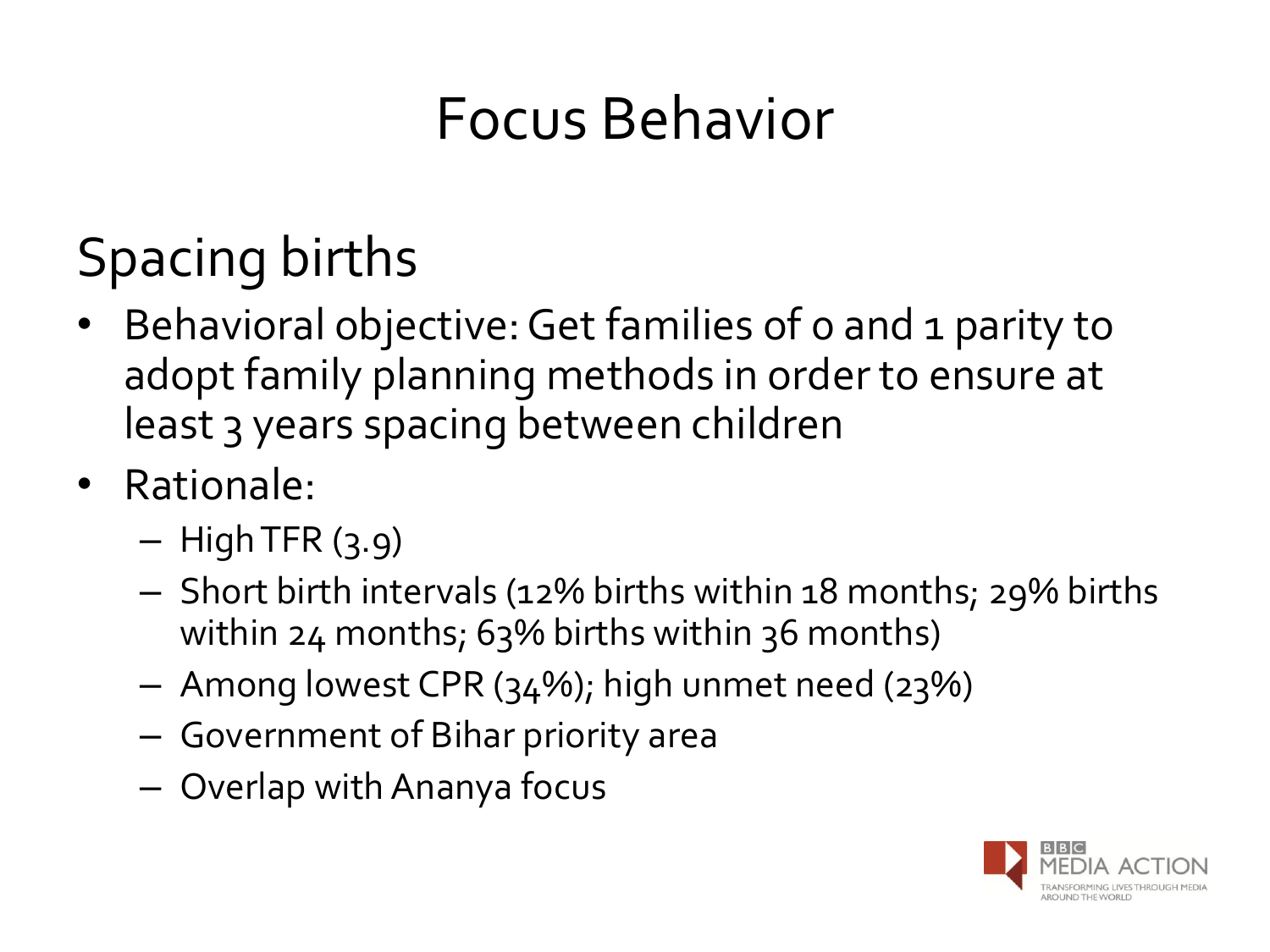Strategic Approach Target Audience

- Couple, husband and wife together
- Families of 0 and 1 parity
- With access to media
	- Radio
	- Mobile
	- $T V$
- With interaction with FLW

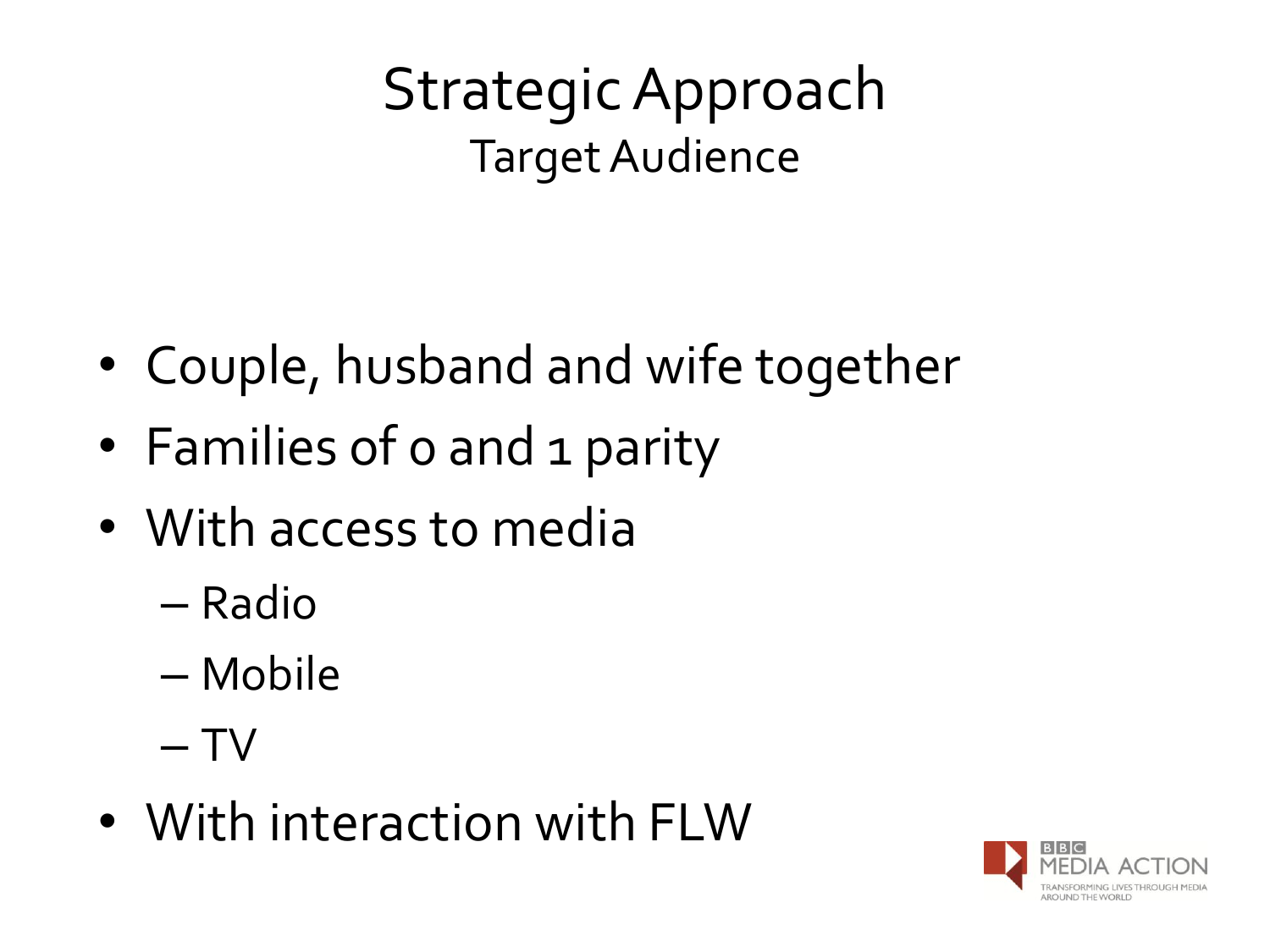Strategic Approach Barriers and Triggers

#### Barriers

- Lack of awareness about methods
- Myths about methods
- Lack of awareness of benefits of spacing
- Lack of male involvement
- Lack of spousal communication

#### **Triggers**

- Healthier children
- Healthier mother
- Better financial control
- Brighter, happier future for the family

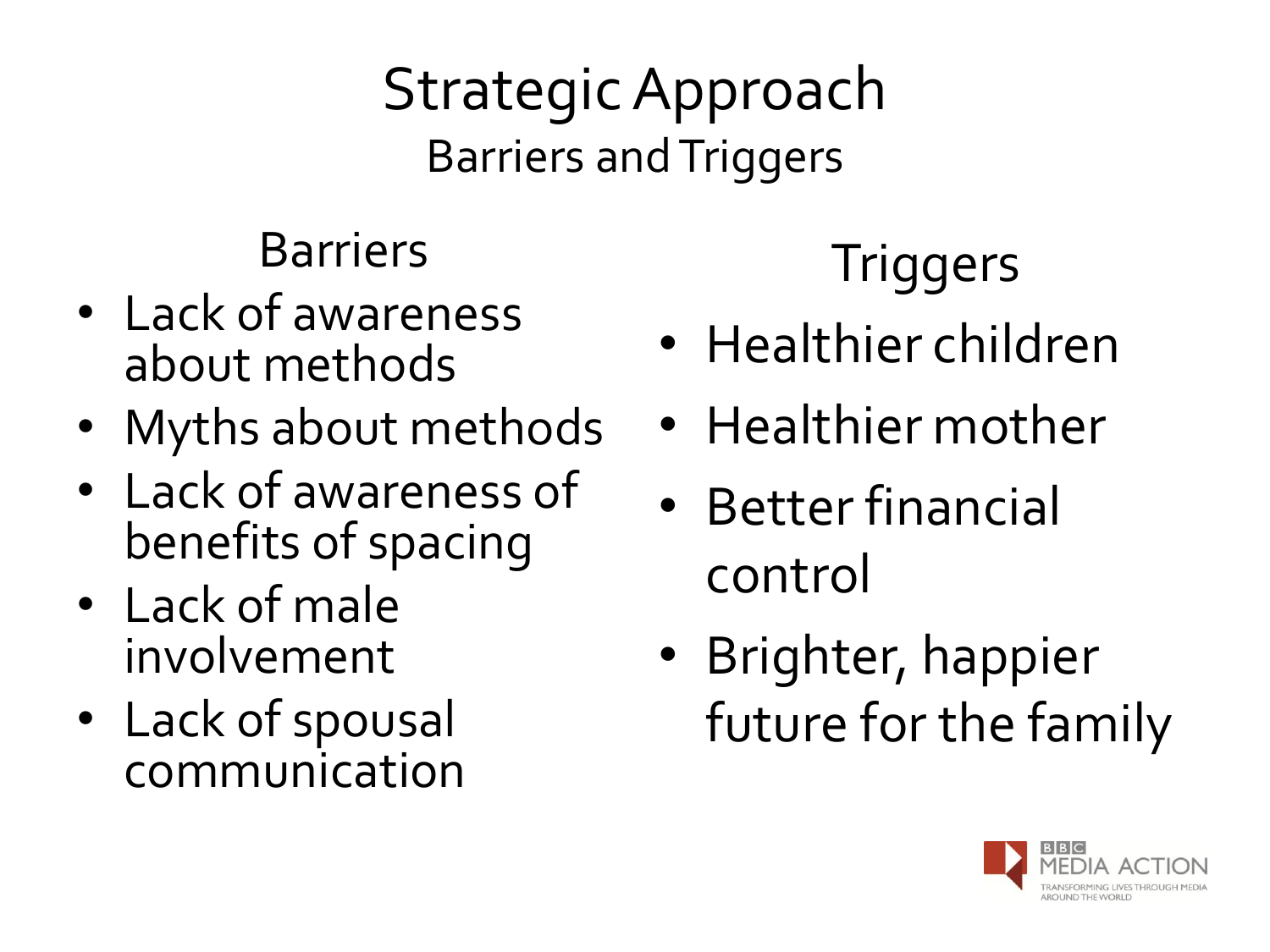#### Communication Approach **Objectives**



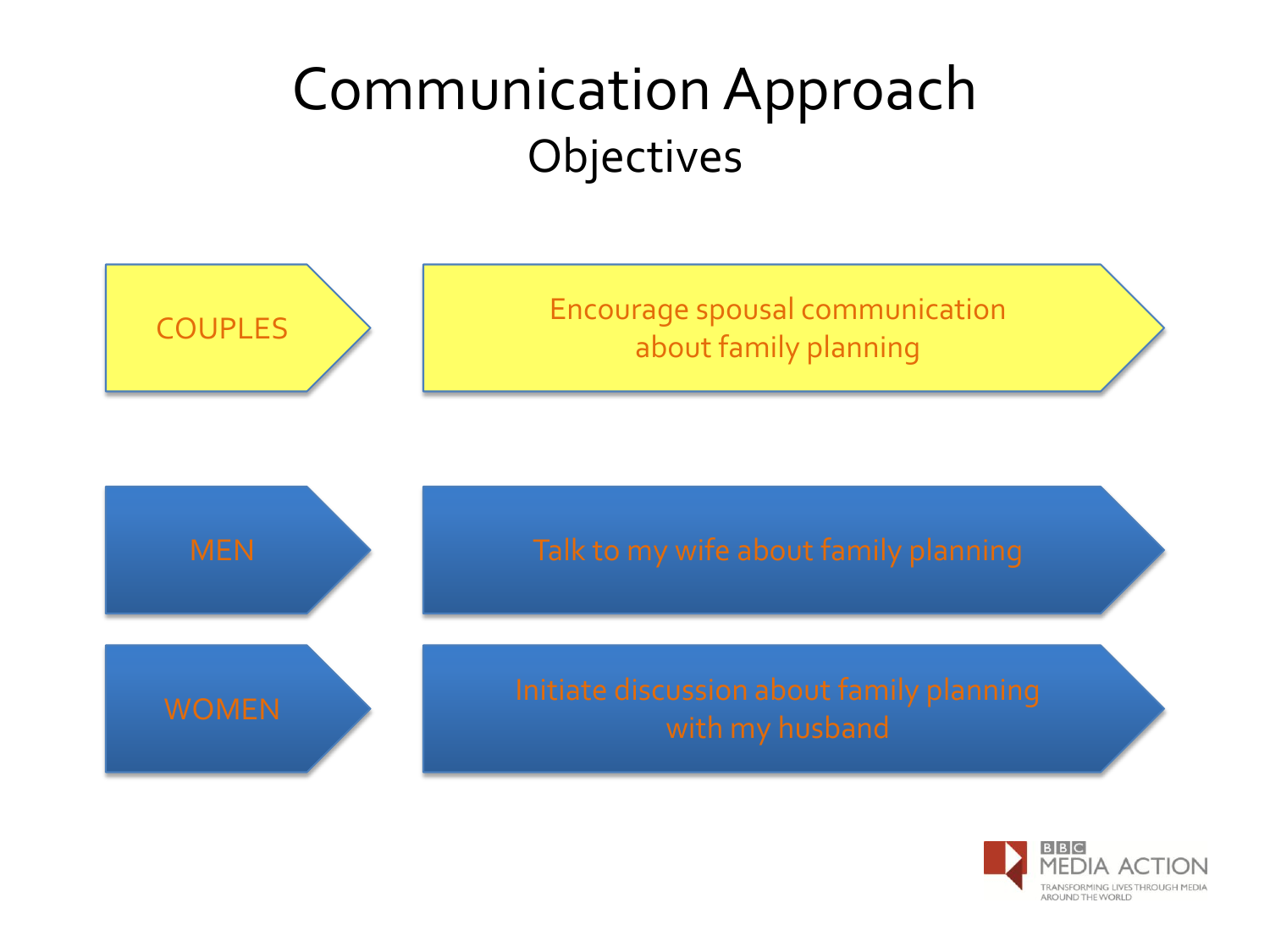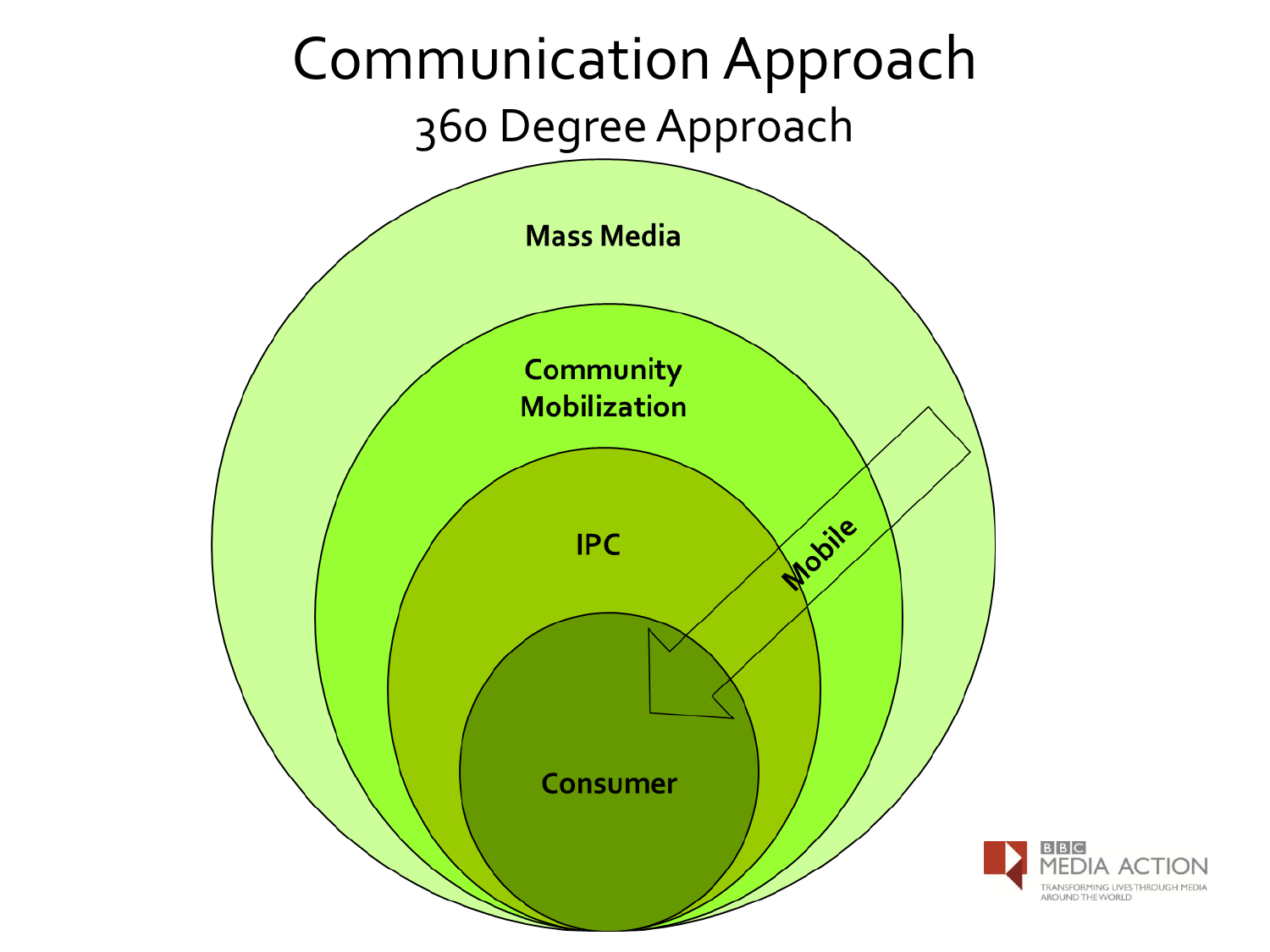# Communication Analysis

- Over time family planning communication has become stale
- Most family planning campaigns have focused on benefit of family planning but few have looked at self-efficacy issues (providing agency to the women to negotiate for family planning)
- Benefits demonstration has focused on long term benefits
- How can we break the stalemate between communicators and the audience?

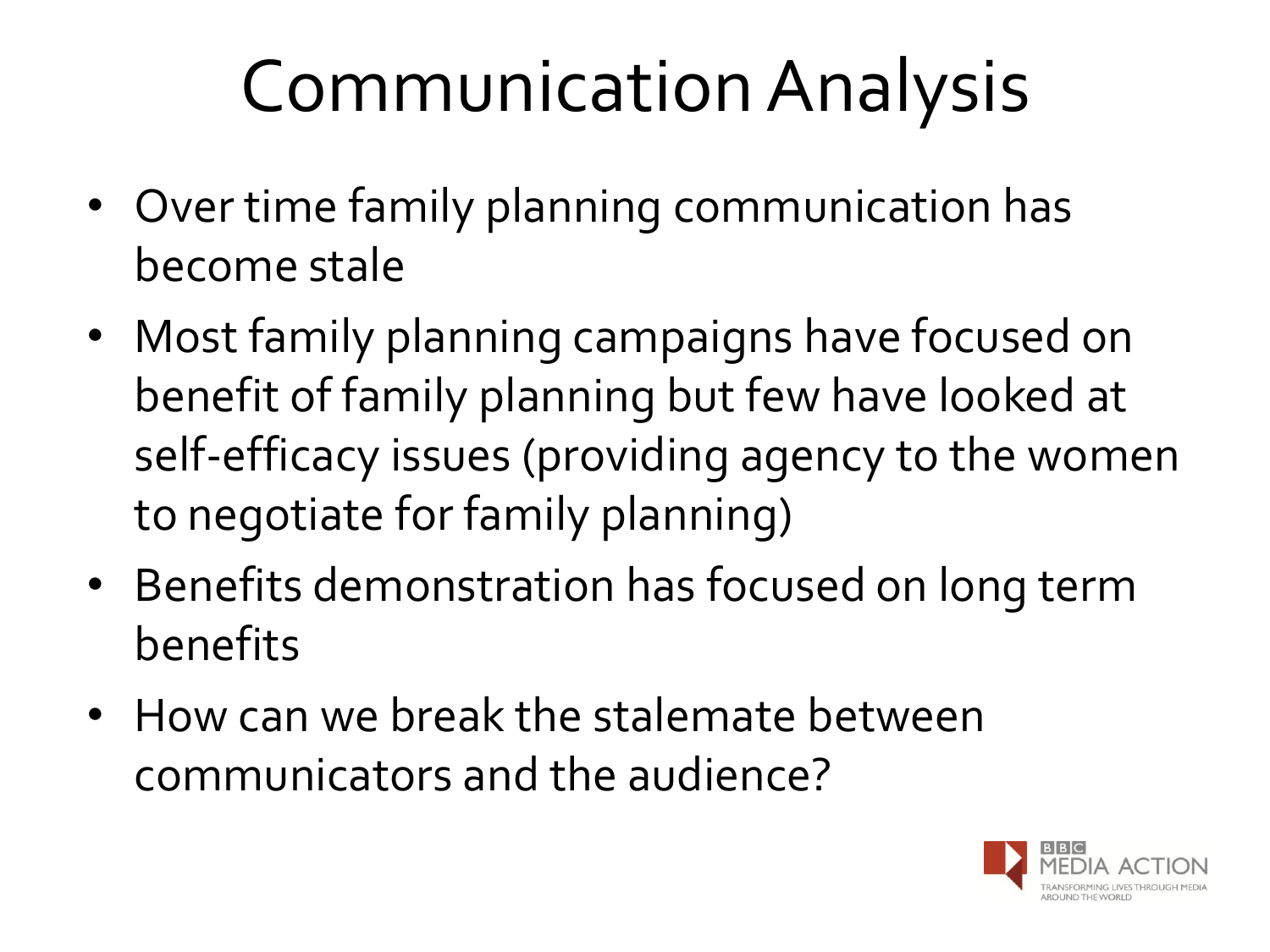By creating a new language around family planning, by giving a 'code' for inter-spousal communication

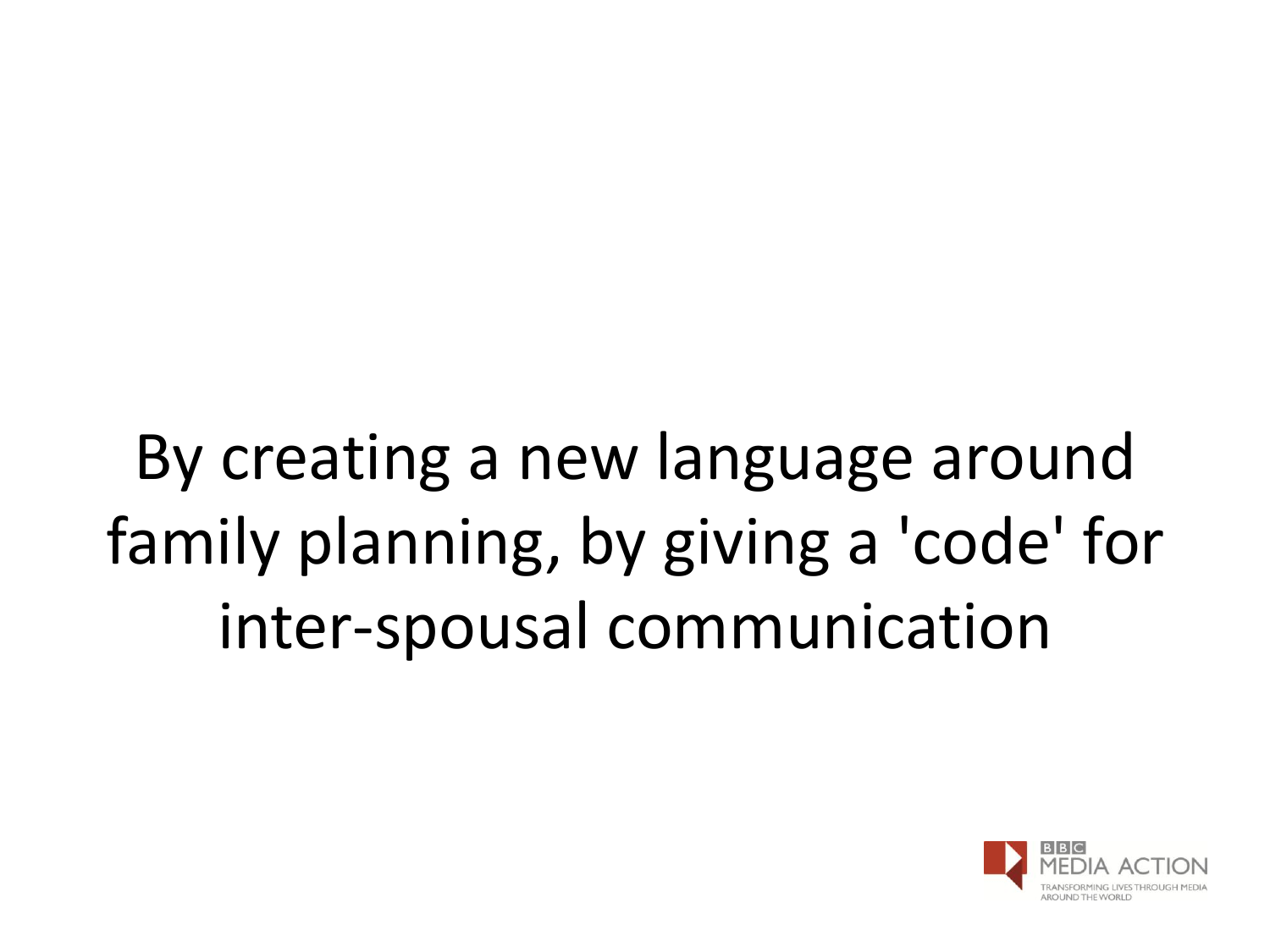# And by showing benefits that really matter...

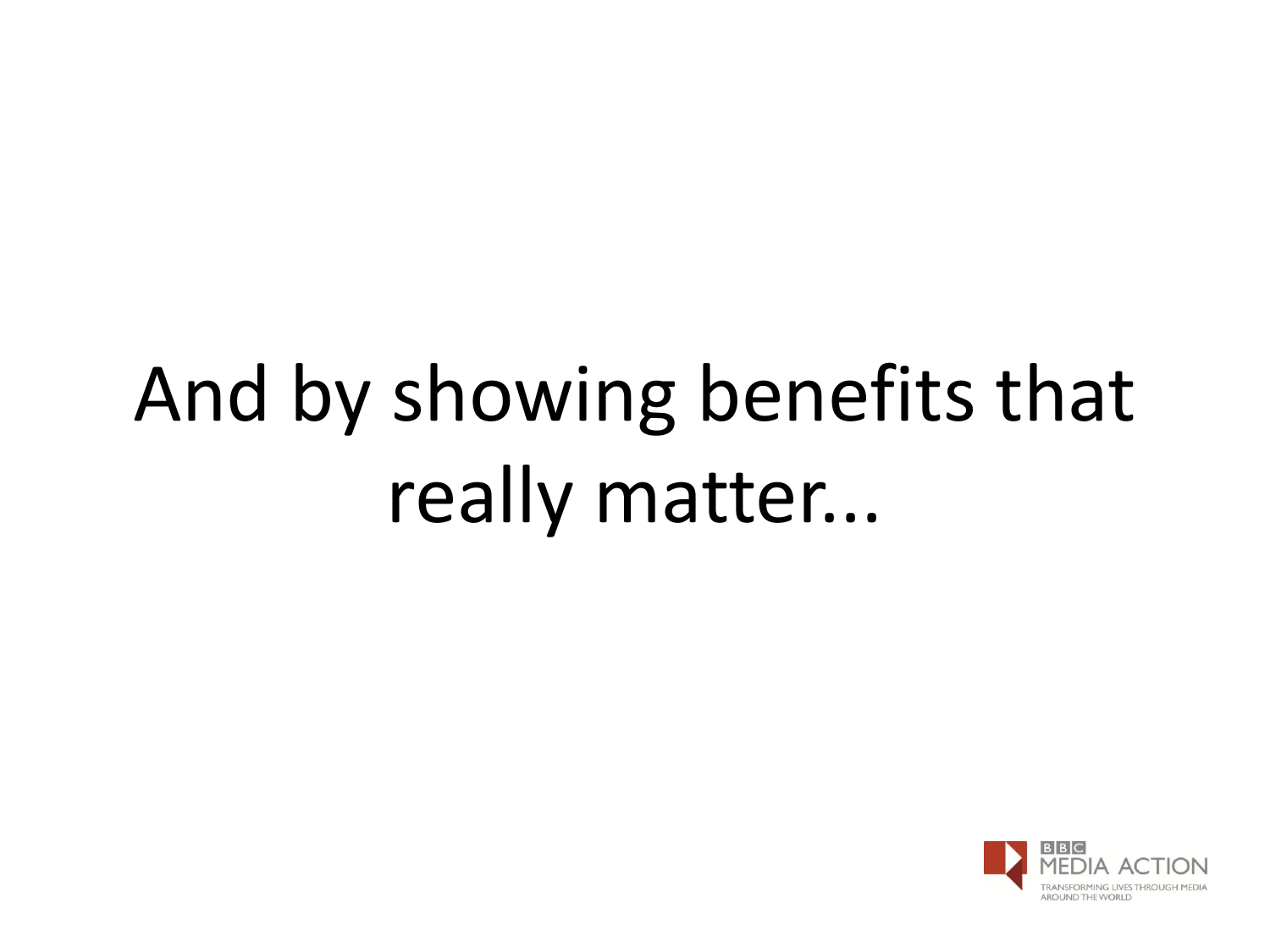## Creative Strategy

- Translate the message into a "creative hook" that can become common currency
- Turn '*Ek teen do*' into a spacing *mantra*
- Nuanced and layered communication girl child issue, husband playing a pivotal role, complicity between husband and wife, vividification of '*fayda*'